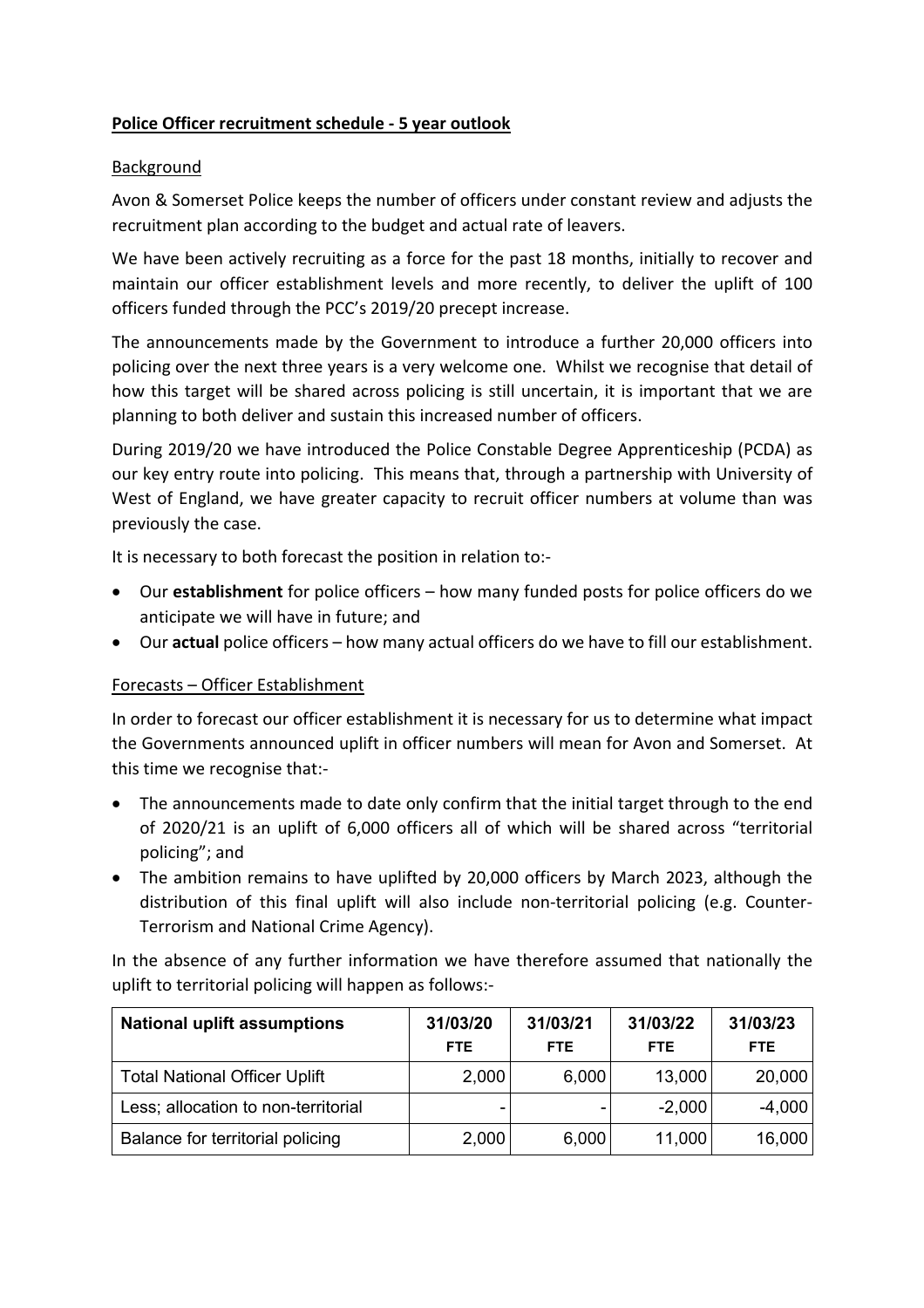The Home Office has not yet communicated the distribution of these targets (and the money associated with realising their uplift). However, if we were to assume that these were distributed in the same way as the police grant funding is currently distributed, then we can assume that Avon and Somerset would see a 2.3% share of this uplift locally.

| Distribution by grant %          | 31/03/20<br>FTE. | 31/03/21<br><b>FTE</b> | 31/03/22<br><b>FTE</b> | 31/03/23<br><b>FTE</b> |
|----------------------------------|------------------|------------------------|------------------------|------------------------|
| Balance for territorial policing | 2,000            | 6,000                  | 11,000                 | 16,000                 |
| A&S grant share $@$ 2.3%         | 46               | 140.                   | 250                    | 370                    |

Locally we retain the ambition to stretch this target through local efficiencies, and therefore our current assumption is that we would stretch the targeted uplift as set out below:‐

| <b>Locally stretched target</b> | 31/03/20<br>FTE. | 31/03/21<br><b>FTE</b> | 31/03/22<br><b>FTE</b> | 31/03/23<br><b>FTE</b> |
|---------------------------------|------------------|------------------------|------------------------|------------------------|
| A&S grant share $@$ 2.3%        | 46               | 140                    | 250                    | 370                    |
| A&S stretched target            | 46               | 165                    | 293                    | 4031                   |

The impact of these assumptions on our 10‐year forecast for officer establishment means we will see our officer establishment reset at 3,150 FTE as follows:‐

| <b>Summary Officer Establishment</b>    | 31/03/20 | 31/03/21   | 31/03/22   | 31/03/23   | Ongoing    |
|-----------------------------------------|----------|------------|------------|------------|------------|
|                                         | FTE.     | <b>FTE</b> | <b>FTE</b> | <b>FTE</b> | <b>FTE</b> |
| <b>Previous Establishment B/Forward</b> | 2,647    | 2,793      | 2,912      | 3,040      | 3,150      |
| Uplift funded by 19/20 precept          | 100      |            |            |            |            |
| Share of national Government uplift     | 46       | 119        | 128        | 110        |            |
| <b>Establishment C/Forward</b>          | 2,793    | 2,912      | 3,040      | 3,150      | 3,150      |

## Forecasts – Officer Actuals

In order to forecast our actual officer numbers it is necessary to forecast both the number of leavers and the number of new joiners.

- **Leavers** There are two main ways in which we have developed our assumptions around leavers:‐
	- $\circ$  General leavers Our present assumption in the planning process is 16 officers per month will leave for all reasons; the range of actual leavers over the last 12 months has been from 7 in the month with the lowest level of leavers, to 23 for the month with the highest number of leavers. This supports the use of 16 as an average for planning assumptions. In addition to keeping this assumption under review, we also recognise that during the course of the plan it is probable that we will see an increase in officer leavers coinciding with when the non-territorial policing bodies (e.g. NCA) will see an uplift to their establishments. This is because we would expect some of these roles to be attractive to our officers. During  $2021/22$  and  $2022/23$  we are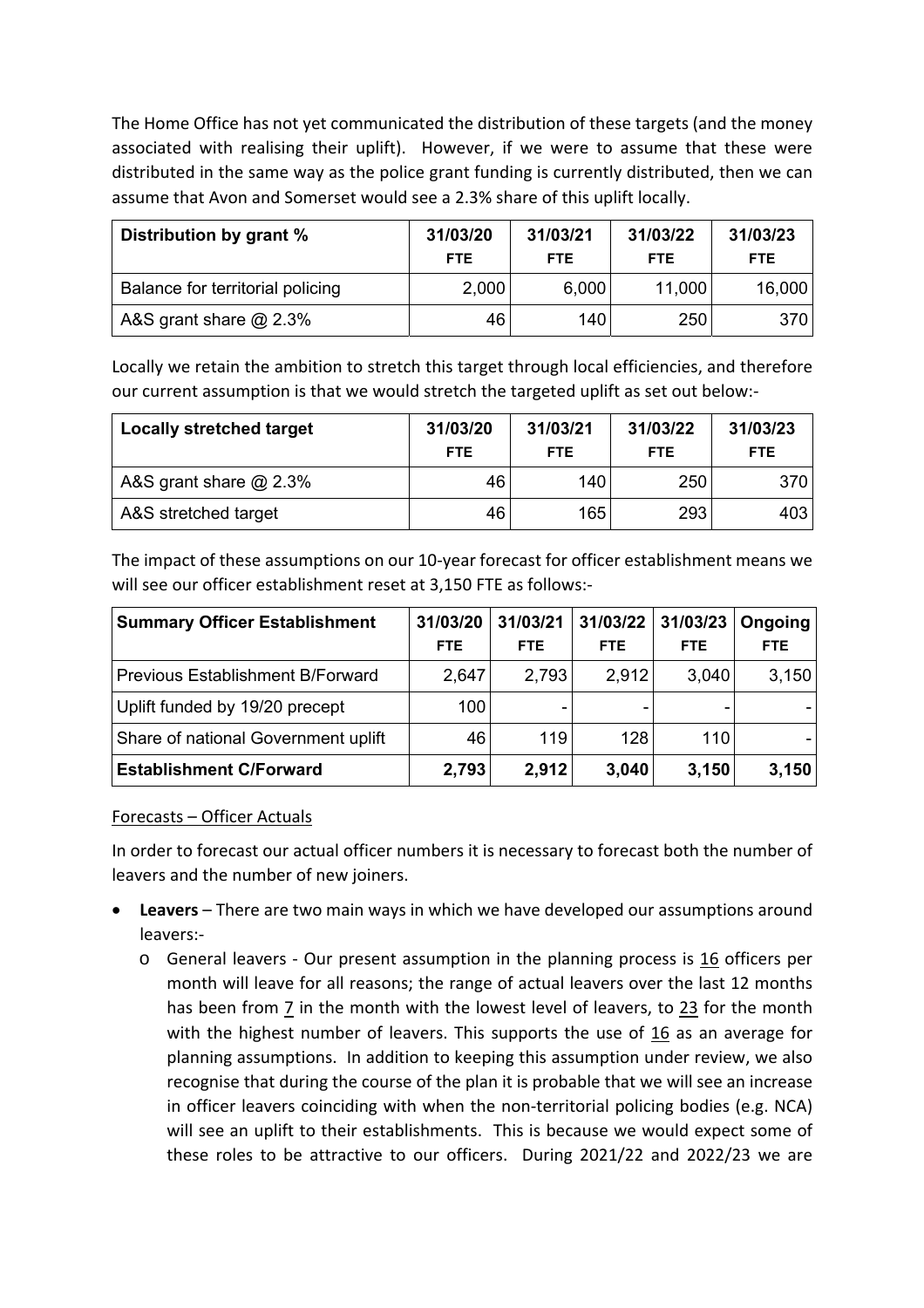therefore forecasting actual leavers of 250 p.a., thereafter returning to the 192 leavers p.a. for the remainder of the plan;

- o PCDA leavers We have no previous experience of delivering introduction into the service through this new course. When this is combined with the increases in recruitment numbers we will have to maintain, we need to recognise the potential for there to be a certain number of individuals dropping out of the course prior to completion. For the purposes of planning at this stage, we have therefore assumed a dropout rate of 10%. This is probably on the prudent range of assumptions we could have made, but is felt appropriate as an assumption which we can refine over time as the actual reality is better understood;
- **Starters** At present we have three main entry routes for police officers into Avon and Somerset:‐
	- $\circ$  New recruits through PCDA we expect to have introduced 270 officers through this route in 2019/20, rising to 300 in 2020/21 and to 360 in both 2021/22 and 2022/23. Thereafter our current modelling assumes we will need to recruit 180 through this route in order to maintain the uplifted officer establishment position;
	- o Transferees from other forces we expect to have introduced 52 officers through this route in 2019/20, reducing to 30 p.a. for the next three years, and thereafter dropping to 10 p.a;
	- o Other direct routes Avon and Somerset participates in both the Police Now and the Detect Now schemes, as well as the direct entry Superintendent scheme. Through these, we expect to introduce 20 police officers p.a. for the entirety of our forecast period.

We recognise that from 2020 we have the opportunity to take recruits via an additional training route that of a graduate conversion programme, the Degree Holder Entry Programme (DHEP). Whilst our plans do not currently include forecasts for officers joining through this route, we recognise that this will be an entry route we would utilise, and the numbers we would target through this means would be offset by reductions elsewhere within our plans in order therefore to retain the overall recruitment forecast in our plans.

| <b>Actual starters and leavers</b> | 2019/20<br>FTE. | 2020/21<br><b>FTE</b> | 2021/22<br>FTE. | 2022/23<br><b>FTE</b> | Ongoing<br><b>FTE</b> |
|------------------------------------|-----------------|-----------------------|-----------------|-----------------------|-----------------------|
| <b>PCDA</b> Intake                 | 270             | 300                   | 360             | 360                   | 180                   |
| <b>Transferees</b>                 | 52              | 30                    | 30              | 30                    | 10                    |
| Other (e.g. Police Now)            | 20              | 20                    | 20              | 20                    | 20                    |
| <b>TOTAL Forecast Starters</b>     | 342             | 350                   | 410             | 410                   | 210                   |
| Leavers                            | $-192$          | $-192$                | $-250$          | $-250$                | $-192$                |
| PCDA Attrition (@10%)              | $-27$           | $-30$                 | $-36$           | $-36$                 | $-18$                 |
| <b>TOTAL Forecast Leavers</b>      | $-219$          | $-222$                | $-286$          | $-286$                | $-210$                |
| <b>Net Movement</b>                | $+123$          | $+128$                | $+124$          | $+124$                |                       |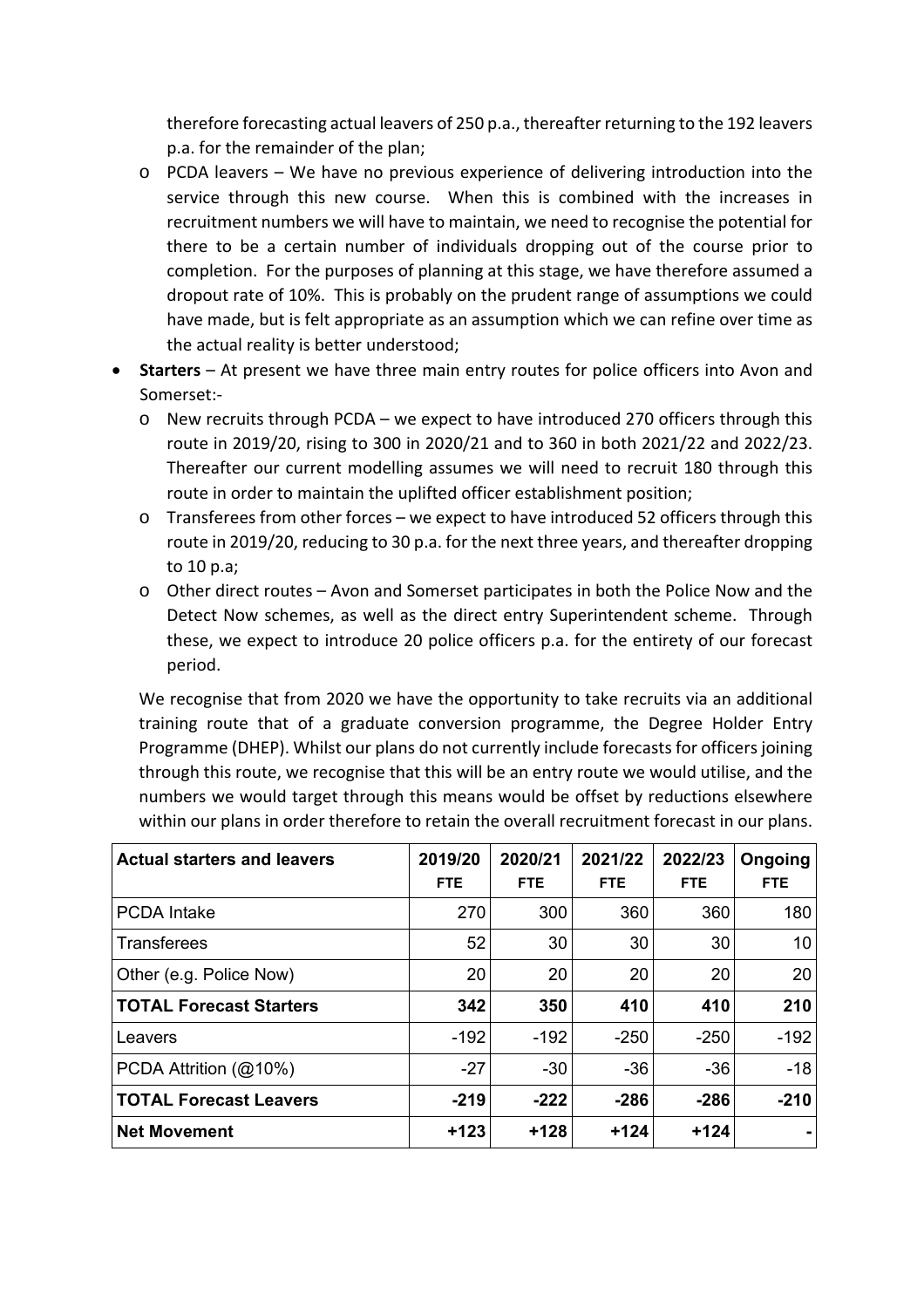#### **Conclusions**

Our current assumptions will see the following officers numbers compared to establishment over the next three years. A fuller 5‐year projection is included as an annex to this paper.

| <b>Forecast Actual and Establishment</b> | 2019/20<br><b>FTE</b> | 2020/21<br><b>FTE</b> | 2021/22<br><b>FTE</b> | 2022/23<br><b>FTE</b> | Ongoing<br><b>FTE</b> |
|------------------------------------------|-----------------------|-----------------------|-----------------------|-----------------------|-----------------------|
| Establishment at start of year           | 2,647                 | 2,793                 | 2,912                 | 3,040                 | 3,150                 |
| <b>Uplift</b>                            | $+146$                | $+119$                | $+128$                | $+110$                |                       |
| <b>Establishment at end of year</b>      | 2,793                 | 2,912                 | 3,040                 | 3,150                 | 3,150                 |
| Actual at start of year                  | 2,676                 | 2,799                 | 2,927                 | 3,051                 | 3,175                 |
| Less; leavers                            | $-219$                | $-222$                | $-286$                | $-286$                | $-210$                |
| Add; Starters                            | $+342$                | $+350$                | $+410$                | $+410$                | $+210$                |
| Actual at end of year                    | 2,799                 | 2,927                 | 3,051                 | 3,175                 | 3,175                 |
| Forecast Over (+) / Under (-)            | $+6$                  | $+15$                 | $+11$                 | $+25$                 | $+25$                 |

The above date is for planning purposes. At any one time the actual may vary from plan for a number of reasons. Our planning assumptions have been purposefully made to be prudent, including the projection that we will over-achieve our target uplifted establishment in order to provide assurance that we can meet the expectations that will be placed on us.

The plan will be kept under review, both as the position of the Government around its uplift becomes clearer, and as the actual position continues to evolve.